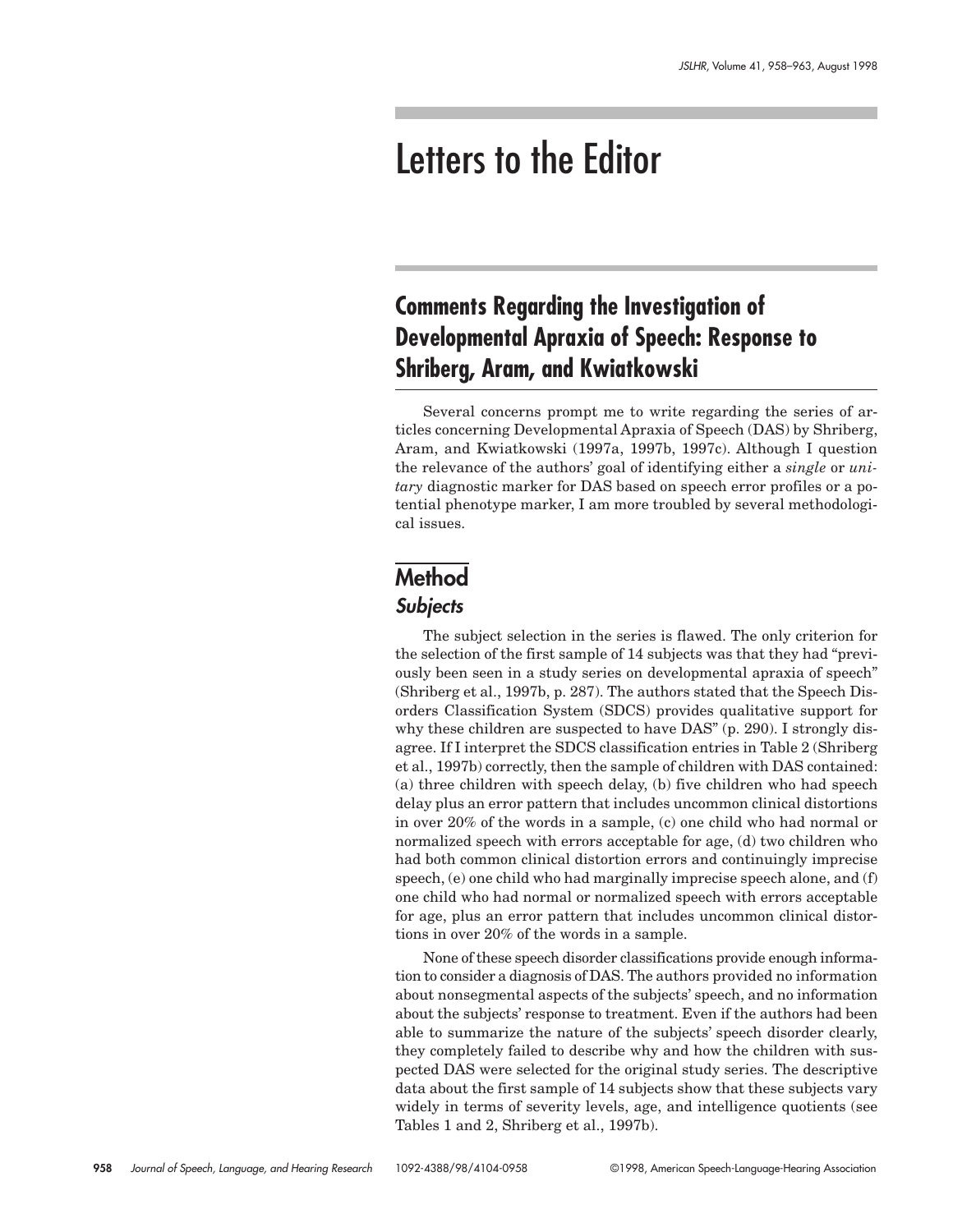The only criteria for selecting the children without DAS in the comparison group were that they had developmental phonological disorders of unknown origin (for the 64 younIIr children) and a speech disorder persisting past the age of 7 years and no indication that the speech delay might be associated with DAS (for the older group).

The second study, referred to as an internal crossvalidation study, included an additional 20 children, 14 of whom who were referred to the University of Wisconsin Phonology Clinic because of a referring clinician's "concern not only with slow progress, but also with a specific observation that raised the question of possible or suspected DAS" (Shriberg et al., 1997a, p. 281). Who made the observation that raised the question of possible DAS, the referring clinician, or one of the authors? What specific observations raised the question? The other 6 children in the second study were simply selected because they were referred to the Phonology Clinic and had "suspected DAS."

The authors' failure to clearly describe the criteria for membership in the research and comparison groups undermines the validity of the subsequent descriptions, analyses, and conclusions. Soliciting speech samples of children with suspected DAS from other researchers was a far more objective and creative means of identifying subjects (Shriberg et al., 1997c), but the researchers still went to the trouble of comparing this group of subjects to an ill-defined comparison group.

#### **Procedures**

In my opinion, the authors' attempt to quantify the consistency of error failed to capture the *inconsistency* and *variability* in speech production that has been associated with DAS (Hall, Jordan, & Robin, 1993; Murdoch, Porter, Younger, & Ozanne, 1984; Rosenbek & Wertz, 1972). Although the authors provide an example of computing the "per child consistency percentage" (p. 299), it is difficulty to interpret the measurement. What does a "per child error consistency percentage" of 50% mean? Does it mean that half of the child's errors are consistent? Does it mean that half the time that the child attempts to say *dog*, the child instead says *dod*? Although Shriberg et al. (1997b) might have addressed the consistency of their subjects' most frequently occurring errors in a conversational speech sample, they did not address the variability of the errors in the sample. In my experience, the inconsistency associated with DAS is a treatment issue, not a cardinal symptom of spontaneous conversational speech. The more remarkable inconsistency issue is the variability of children's attempts to volitionally repeat an utterance several times in the structure of a treatment session (Hall et al., 1993).

### **Results and Interpretation**

Although the tables in all three articles in this series displayed data clearly and concisely, the figures are difficult to interpret. For example, Figure 5 (Shriberg et al., 1997b, p. 300) and Figure 2 (Shriberg et al., 1997c, p. 321) appear to display similar data regarding error consistency for two different groups of children with DAS. However, Figure 5 displays consonant error consistency for all the children in Study I, where Figure 2 displays data only for the children with DAS in Study III who were judged to have inappropriate stress.

The authors made several summary statements that contradicted or ignored the data presented in their own tables and figures. For example, Table 4 (Shriberg et al., 1997b, p. 293) and Table 3 (Shriberg et al., 1997c, p. 317) display Speech Severity Measures which show that the younger children with suspected DAS have significantly lower Intelligibility Indices than the age-matched comparison children with speech delay. Table 4 (Shriberg et al., 1997b) also shows significant differences in Percentage of Consonants Correct and Percentage of Vowels Correct for the younger children with suspected DAS. The authors concluded, "Added to the findings that none of the speech severity measures replicated significant findings for both younger and older comparisons, these analyses suggested that severity of involvement was not a viable candidate for a diagnostic marker of DAS" (Shriberg et al., 1997b, p. 295). This ignores the significance of the differences in intelligibility, the most global of these speech severity measures, and a likely indication of the communicative impact of the child's speech disorder. These measures could be interpreted to mean that *intelligibility*, not severity, might be a discriminating diagnostic feature for some younger children, who may not have had any or as much treatment as older children.

The authors' conclusions about speech rate are also confusing. Prosody-voice data for Study I children are presented in Figure 1 (Shriberg et al., 1997b). The data show that rate, stress, and resonance were rated as appropriate in a significantly lower percentage of utterances for younger children with suspected DAS compared to children with speech delay (Shriberg et al., 1997b). For Study II children, data concerning prosodyvoice analyses are presented in Table 7 (Shriberg et al., 1997b), but in different form. This table shows that 4 of 12 younger children and 5 of 8 older children (9 of 20 combined) had rates judged as inappropriate or questionable. In the third study, prosody-voice data were presented in Figure 1 (Shriberg et al., 1997c). The younger children with suspected DAS were again shown to have significantly lower average scores on both rate and stress. As with the Speech Severity Measures, the authors chose to ignore the consistently different findings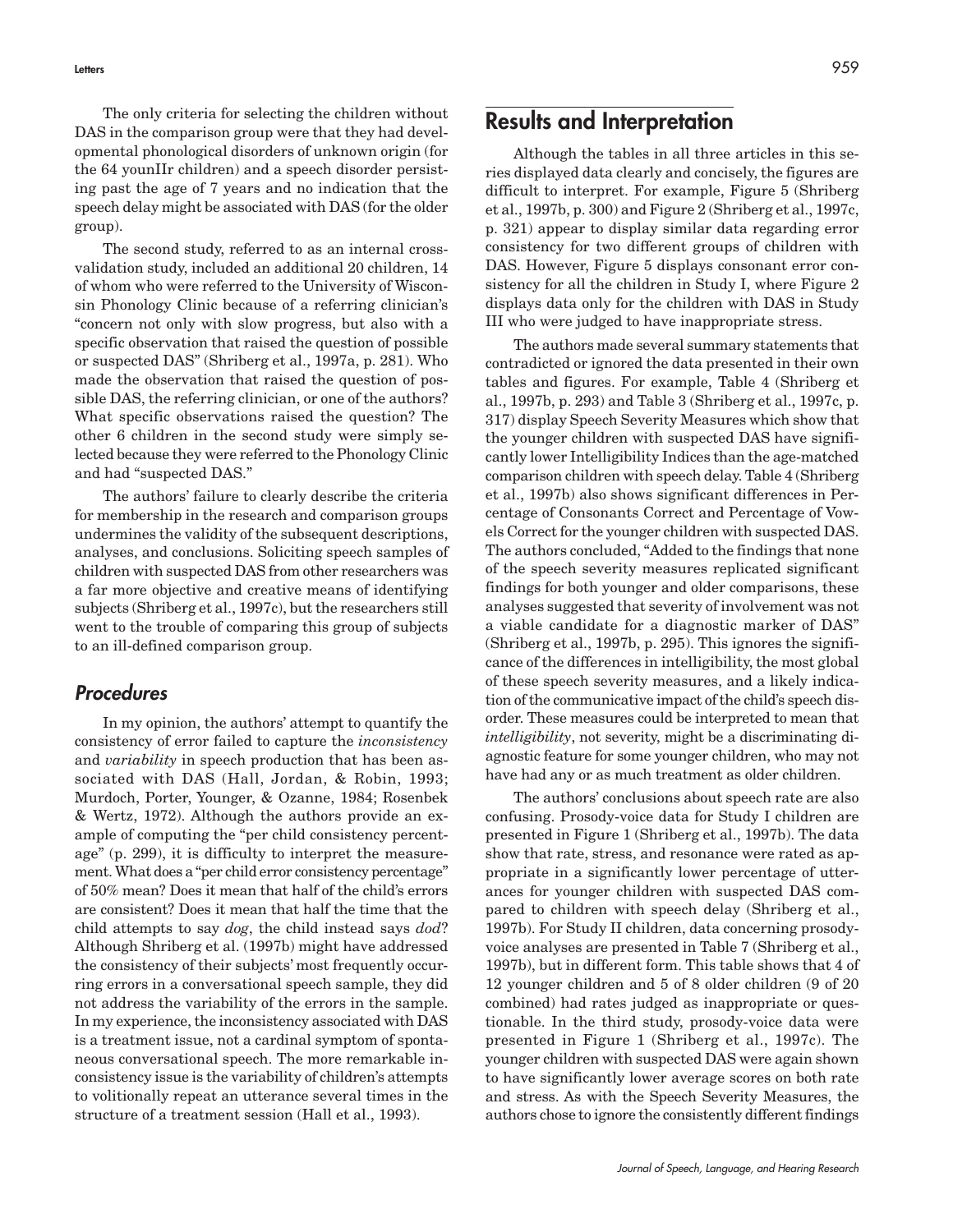regarding rate for the younger children. Why were these striking differences in the younger children not addressed?

### **Summary**

The conclusions and discussion were based on only 16 children who were identified based on clearly described criteria. Those subjects have widely varying ages, unspecified treatment histories, and varying receptive language status. The authors did not claim that these results are generalizable to a larger population of children, but I fear that their results will be interpreted that way by others. Identifying unusual phrasal stress deficits in 8 of 16 children with suspected DAS should not be construed or implied as evidence for a diagnostic marker for a subtype of DAS.

I strongly agree with the authors that longitudinal studies of children with persistent and unusual speech disorders are needed. Studies concerning children's responses to treatment are also needed. Although models of adult onset apraxia (AOS) may provide useful procedures for measuring or describing speech and nonspeech characteristics of DAS, using AOS as a theoretical model or clinical analogy to DAS leads us to ask less relevant questions about children with unusual and persistent speech disorders. Children with suspected DAS are different from adults who have AOS. Children who have never spoken normally or used language normally are different from adults who have acquired a speech disorder after decades of using spoken and written language normally. In order to intervene efficiently and appropriately, we need to know whether and how children with DAS differ from other children, not how they might resemble adults with an acquired disorder.

> Claire M. Waldron Radford University Radford, Virginia

#### **References**

- **Hall, P. K., Jordan, L. S., & Robin, D. A.** (1993) *Developmental apraxia of speech: Theory and clinical practice*. Austin, TX: Pro-Ed.
- **Murdoch, B. E., Porter, S., Younger, R., & Ozanne, A.** (1984). Behaviors identified by South Australian clinicians as differentially diagnostic of developmental dyspraxia. *Australian Journal of Human Communication Disorders, 12*, 55–70.
- **Rosenbek, J. C., & Wertz, R. T.** (1972). A review of fifty cases of developmental apraxia of speech. *Language, Speech, and Hearing Services in Schools, 5*, 23–33.
- **Shriberg, L. D., Aram, D. M., & Kwiatkowski, J.** (1997a). Developmental apraxia of speech: I. Descriptive and theoretical perspectives. *Journal of Speech, Language, and Hearing Research, 40*, 273–285.
- **Shriberg, L. D., Aram, D. M., & Kwiatkowski, J.** (1997b). Developmental apraxia of speech: II. Toward a diagnostic marker. *Journal of Speech, Language, and Hearing Research, 40*, 286–312.
- **Shriberg, L. D., Aram, D. M., & Kwiatkowski, J.** (1997c). Developmental apraxia of speech: III. A subtype marked by inappropriate stress. *Journal of Speech, Language, and Hearing Research, 40*, 313–337.

Received June 30, 1997 Accepted February 16, 1998

## **Alternative Research Perspectives: A Response to Waldron**

We appreciate Waldron's interest in our work and welcome the opportunity to clarify goals, methods, findings, and interpretations.

### **Goals**

Waldron begins by questioning "the relevance of the authors' goal of identifying either a single or unitary diagnostic marker for DAS (Developmental Apraxia of Speech) based on speech error profiles or a potential phenotype marker." There certainly are alternatives to the medical model underlying this work. Unfortunately, because Waldron elects not to specify her concern, we cannot take this opportunity to address her apparently strong reservations about the relevance of our research questions.

### **Methods Participants**

Waldron asserts that "the subject selection in the series is flawed." Later in these five paragraphs she concludes that "the authors' failure to clearly describe the criteria for membership in the research and comparison groups undermines the validity of the subsequent descriptions, analyses, and conclusions." Technically, she appears to claim that our data lack internal validity, external validity, or both, due to lack of appropriate inclusionary and exclusionary criteria for the DAS, non-DAS, or both groups, and some unspecified heterogeneity problem with associated subject characteristics.

We have difficulty interpreting the source of Waldron's concerns: Does she question the adequacy and clarity of our subject descriptions, or the rationale for our inclusionary and exclusionary criteria? As we provide considerable information in tabular form on all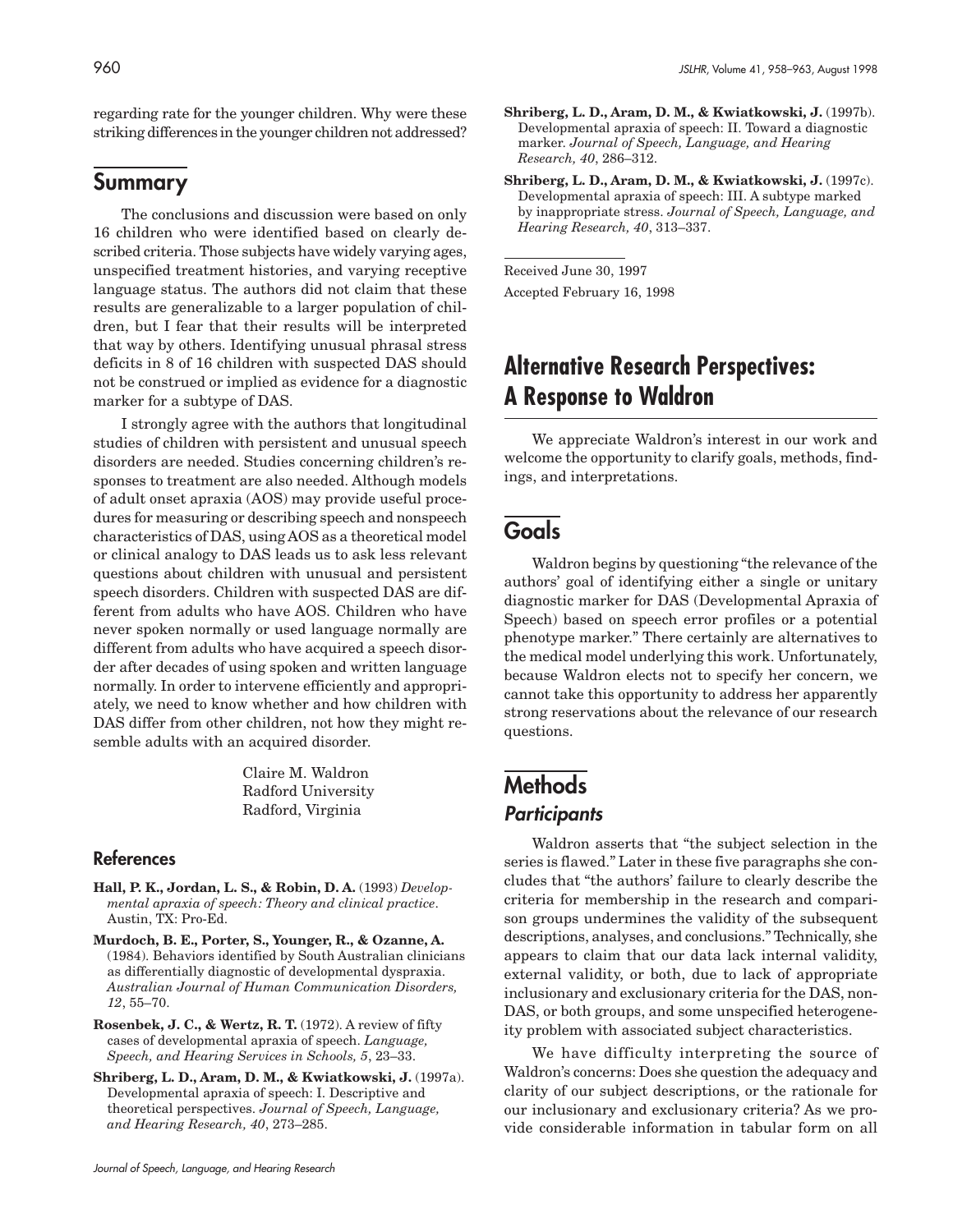subjects, and additional information is available in publications we cite, we suspect her reservations primarily reflect the latter—a fundamental disagreement with our research perspective and consequent research design. Briefly, the perspective and its implementation in our research design are as follows.

In the first paper of the series (Shriberg, Aram, & Kwiatkowski, 1997a), findings from a review of the literature and a local ascertainment study led us to conclude that *suspected DAS* is the only appropriate term for this putative clinical entity. Accordingly, we suggested that the only defensible inclusionary criterion for suspected DAS is referral by a competent clinician who has worked with a child who (a) has failed to make progress (i.e., normalize) and (b) has some characteristics found on typical DAS checklists. For these diagnostic marker studies we deliberately did not set arbitrary inclusionary criteria taken from the many available DAS checklists. Rather, given the diversity of perspectives in the literature, we proposed that DAS is not currently defined by the results of any particular battery of case history and test findings, nor does diagnosis by any one DAS researcher gain any additional validity over the judgments of an experienced clinician. We discussed the problem with the circularity of this reasoning in the design of DAS research, as have many prior reviewers of this literature.

Thus, our inclusionary criterion for the three studies was a referral for suspected DAS by an experienced Madison-area clinician (local studies), an experienced DAS clinical researcher (second author; validation study), and five additional experienced DAS clinical researchers (cross-validation study), each of whom used his or her own inclusionary criteria for suspected DAS. These criteria were thus purposely unconstrained in order to include in these studies children with the range of features for suspected DAS described in the literature. For optimal external validity, as well, our exclusionary criterion for children with speech delay was expressly limited only to children with no indication of suspected DAS. We provided citations to other readily accessible papers that include additional details on our methods and definitions for children with speech delay of unknown origin.

From this perspective, we have difficulty with Waldron's perception of an "ill defined" control group. Waldron might reasonably presume that we fail to find a common speech characteristic for children with suspected DAS (i.e., a potential Type II error) because we did not include, exclude, or both, the appropriate subjects in each group, based on both speech and sociodemographic variables. But note that we *did* identify a possible diagnostic marker amidst this diversity—inappropriate stress. Alternatively, perhaps the concern is that these procedures created an internal threat to the

validity of the potential stress marker (i.e., a possible Type I error). From the general tone of her response, this appears to be the focus of Waldron's concern but one she unfortunately does not specifically address. For a helpful dialogue on this issue we would ask Waldron to specify exactly which inclusionary and exclusionary subject variables for both speech groups she would recommend, and specifically how the absence of these criteria invalidates our findings. Further, the comment on our use of the Speech Disorders Classification System (SDCS) findings appears to miss the point. As described in the paper, the uncommon distortion errors and imprecise speech described in SDCS codes for many of the children provide only qualitative support for the experienced clinician's use of the term suspected DAS; these descriptive data were not themselves used as inclusionary criteria.

#### **Consistency and Variability**

Waldron's observations on her clinical experiences with inconsistency and variability in a treatment context are interesting and warrant study in repeated measures designs using controlled sentence repetitions. However, the data set in this relatively large-scale collaborative study consisted solely of available recorded conversational speech samples. We provided detailed rationale for the error consistency approach with these samples, rather than error variability approach (i.e., insufficient tokens were available for the latter), including the formula for error consistency and a complete example. We are puzzled by Waldron's question about interpretation of the metric. As described in the paper, a consistency score of 50% indicates that 50% of the tokens on eligible word types in conversational speech involve similar substitutions. Statistical tests of the error consistency scores indicated "no significant betweengroups differences in error consistency for consonants as assessed at the level of individual sounds and as aggregated over total sounds, three developmental sound classes, two class features, two voicing features, and five manner features" (Shriberg et al., 1997b, p. 301). Thus, findings indicated that, as assessed in conversational speech samples, error consistency scores do not significantly discriminate children with suspected DAS from children with speech delay.

### **Results and Interpretation**

Waldron makes the unconstrained claim that "the figures are difficult to interpret" in the three articles. To support the claim, she describes her difficulty understanding two figures in different papers in which the same dependent variables are averaged for different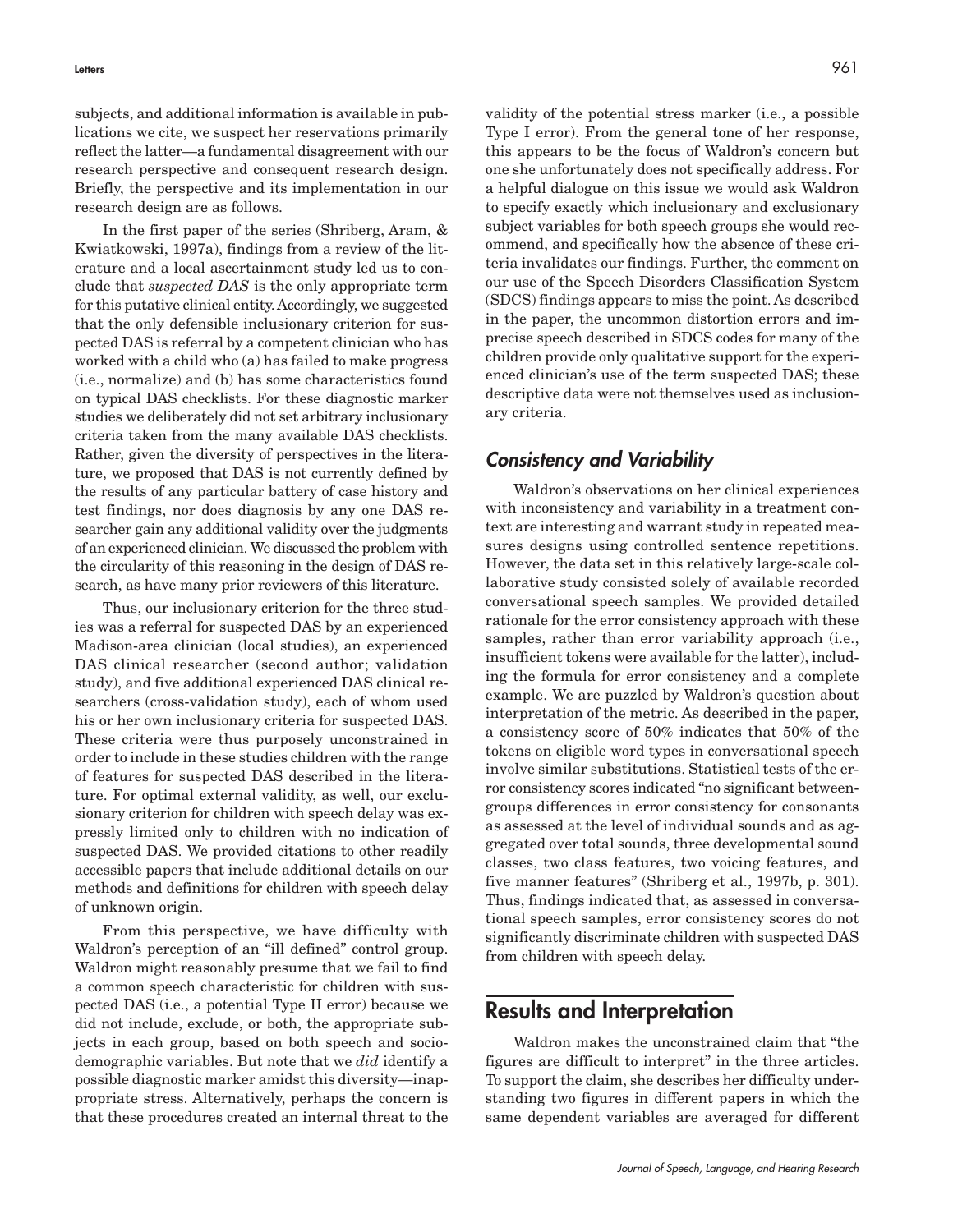subgroups of children. Possibly the confusion is more in tracking our lengthy analyses than with the figures themselves. As described in the third paper, the latter figure occurs in the context of an analysis of only those children with inappropriate stress aggregated over data sets. The data for the two figures in question address different questions and do not conflict.

Waldron's second concern is that we "contradicted or ignored the data presented in [our] own tables and figures," specifying our evident disregard of the intelligibility findings. As described in our research rationale, between-groups analyses comprise only the first step in identifying a potential diagnostic marker. For each potentially discriminating factor based on the statistically significant between-groups findings, per-child data are needed to determine whether a specific performance level can be used to discriminate group membership. We reviewed all such findings under the heading "Individual Subject Analysis." For the Intelligibility Index findings in Table 3, we described this secondary analysis of the speech data as follows: "Scatter plots of scores of children in the DAS and SD (Speech Delay) groups indicated overlapping values at all levels of the total and subdivided indices. Thus, as found in Study 1, *severity of speech involvement* (a cover term in Table 3 and elsewhere for all the speech metrics, including the Intelligibility Index) was not a discriminating diagnostic feature" (Shriberg et al., 1997c, p. 317).

Waldron's third claim is that our conclusions about speech rate are confusing, intimating that we chose to ignore the rate findings for the younger children: "Why were these striking differences in the younger children not addressed?" In fact, as above, we did thoroughly address these findings. Follow-up individual analysis of all the between-groups, prosody-voice findings failed to support rate as a potential diagnostic marker. In Shriberg et al. (1997b, p. 295) we state, "In contrast to the speech findings, scatter plots for the prosody-voice findings suggested the possibility that stress and quality (i.e, not rate) might be candidates for diagnostic markers. This conclusion was based on both the scatter plot findings and on the replication across age groups." We do not agree with Waldron's characterization of the rate data as "striking" because only the first of the two statistically significant younger children comparisons yielded a theoretically and clinically significant effect size. For the second comparison, the mean difference was only approximately four percentage points, and both groups' average scores were well above the 90% criterion for appropriate rate (Shriberg et al., 1997c, Figure 1, p. 318). Because we used customary statistical significance levels without Bonferonni alpha corrections for family-wise testing, replicated findings across studies, as described in these papers, was a requirement to protect against overinterpretation of any one statistically

significant finding. Finally, on the suggestion that we ignored the rate data, the third paper in the series includes a focused discussion of the implications of the rate findings relative to alternative psycholinguistic loci of the inappropriate stress deficit observed in over half of the children with suspected DAS.

### **Summary**

Waldron begins the final section of her letter with the claim that the data for all but 16 of the 48 children with suspected DAS should be discounted, noting that even the 16 subjects "have widely varying ages, unspecified treatment histories, and varying receptive language status." Waldron evidently views the data for the 16 children provided by the five collaborating researchers (Study 3: A–E) as valid, but not the data obtained from the samples provided by the second author (Aram & Horowitz, 1993, as cited in Shriberg et al., 1997b) or the samples provided by local clinicians (Study 2). As reviewed at the outset of the present discussion, we take a different position on both criteria for suspected DAS and on the value of subject diversity for the questions posed. What is most relevant from a scientific perspective is that even if our findings were restricted to the 16 children whom Waldron accepts as valid subjects, we submit that they would sufficiently motivate our interpretations and conclusions. The issue here appears to be a difference in perspective on the role and responsibilities of researchers. Waldron is concerned that, notwithstanding the caveats we include about threats to internal and external validity of our findings, some readers might act inappropriately in the clinic based on their interpretation of our findings. We report that inappropriate stress occurred in approximately 50% of the children with suspected DAS (whether totaling 16 or 48 children), compared to 10% of the 71 eligible children with speech delay of unknown origin. In our view, our fundamental task as researchers is to provide a clear report of our science. In turn, if sufficiently stimulating to the scientific community, the report may motivate others to attempt to replicate and explicate our findings.

Finally, we respect Waldron's interest in learning how children with DAS differ from other children, but we disagree with her conclusion that studies comparing DAS with adult onset apraxia (AOS) "leads us to ask less relevant questions about children with unusual and persistent speech disorders." Perhaps the source of our difference is in alternative perceptions of how to reach the end goal of helping children, possibly including prevention. Waldron stresses the need for treatment-relevant research, noting, "In order to intervene efficiently and appropriately, we need to know whether and how